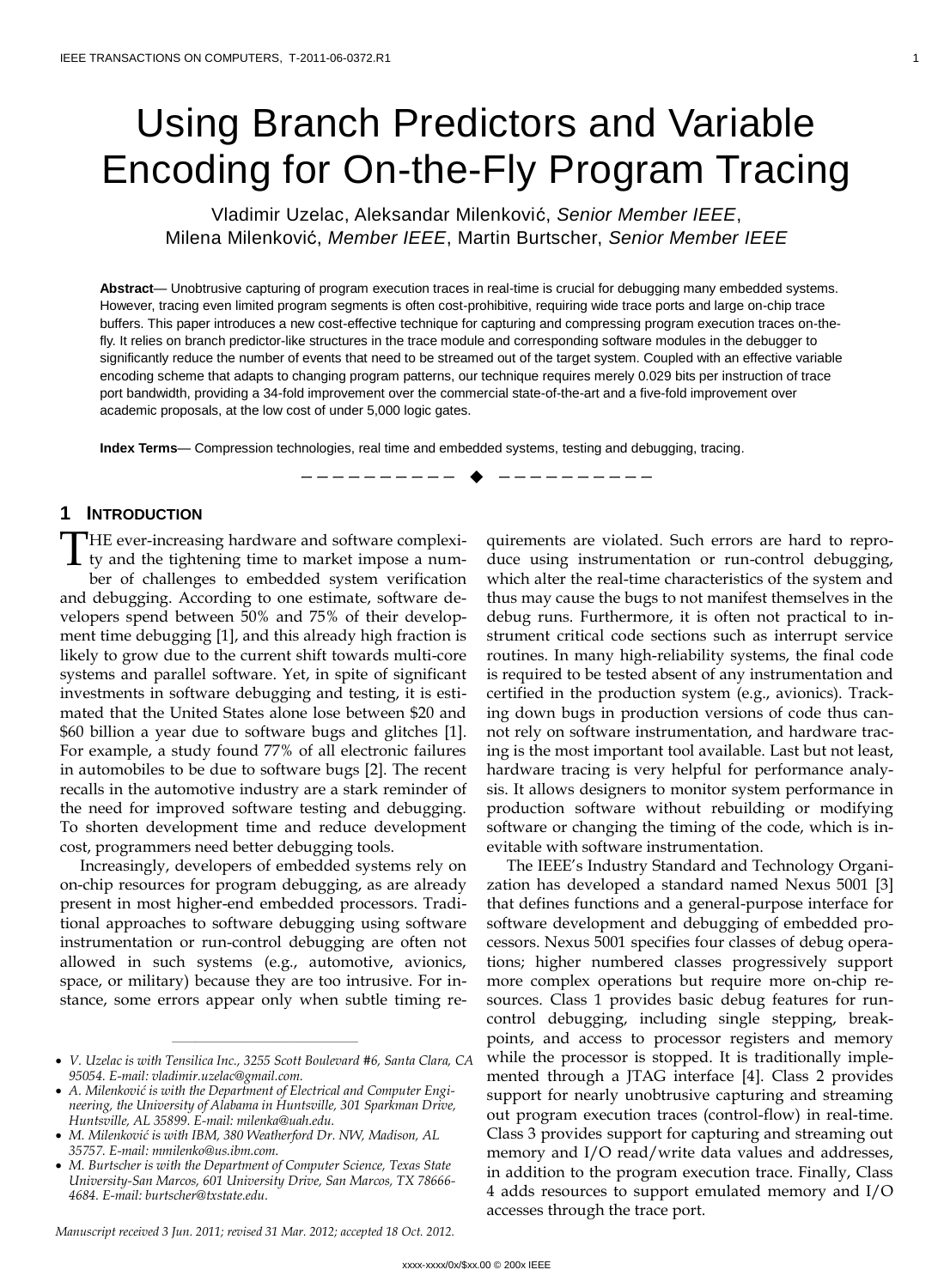

<span id="page-1-0"></span>Fig. 1. Tracing and debugging in embedded systems: a system view

[Fig. 1](#page-1-0) illustrates a typical embedded processor with its trace and debug module. It encompasses logic for runcontrol debugging (Class 1), logic to capture and filter program execution traces (Class 2) and data traces (Class 3), on-chip buffers for storing traces (on the order of kilobytes), and a trace port that connects the target system to an external trace unit (trace probe) or directly to a development workstation (host machine). The external trace probe typically includes a probe processor for control, a communication interface to the host (e.g., Ethernet or USB), and very large trace buffers (on the order of gigabytes). The host machine runs a software debugger and other trace processing tools that can read and analyze traces, allowing programmers to step forward and backward through the program execution. This way, programmers are able to gain complete visibility into the target system and its behavior while the target processor is running at full speed.

Whereas Class 1 debug operations are widely deployed and routinely used, they are lacking in several important aspects. First, setting breakpoints and examining the processor state to locate difficult and intermittent bugs in large software projects is demanding and timeconsuming for developers. Second, setting a breakpoint is often not practical in debugging real-time embedded systems, e.g., it may be harmful for hard drives or engine controllers. Third, as discussed above, debugging through breakpoints interferes with program execution causing original bugs to disappear in the debug run.

Many vendors have recently introduced modules with program tracing capabilities that can be integrated into their platforms. They usually support Class 1 operations, often Class 2, and optionally Class 3. Some examples include ARM's Embedded Trace Module [5][6], MIPS's PDTrace [7], and Tensilica's TRAX-PC [8]. Commercial trace modules require trace-port bandwidths in the range of 1 to 4 bits per instruction per core for program execution traces and 8 to 16 bits per instruction per core for data traces [9]. Thus, an internal 1 kilobyte trace buffer can capture the execution of a program segment of 2,000 to 8,000 instructions if a program execution trace is collected, or a program segment of 400 to 800 instructions if a data trace is collected. Such short segments are often insufficient for locating software errors in modern processors, where the distances between bug sources and their manifestations may be millions or even billions of instructions.

To support unobtrusive tracing in Class 2 and Class 3, the commercially available trace modules rely on hefty on-chip buffers and wide trace ports that can sustain streaming out large amounts of trace data in real-time. However, these resources significantly increase system complexity and cost, making embedded processor vendors reluctant to support higher classes of the Nexus 5001 standard. This problem is exacerbated in multi-core processors where the number of I/O pins dedicated to trace ports cannot keep pace with the exponential growth in the number of cores per chip. Hence, reducing the size of the output trace is critical to (a) lower the cost of on-chip debugging resources (smaller buffers and narrower trace ports), (b) enable unobtrusive tracing in real time, and (c) support debugging of processors with multiple cores.

In this paper we focus on program execution traces, i.e., on Class 2 operations in Nexus 5001. Program execution traces record the control flow of the program and are invaluable for hardware and software debugging as well as for program profiling. It should be noted that for certain classes of software bugs (e.g., data races), program execution traces alone are insufficient and data value traces are also required. However, program execution traces are still necessary in those cases, too – e.g., to capture exceptions. Because of the high costs, data tracing is typically done only on a limited program segment rather than on the entire program. Program execution traces and program check-pointing are used to pinpoint the program segment for which a full data trace is needed. Capturing and compression of data traces is thus out of the scope of this paper. More information on capturing and filtering of data traces in real-time can be found elsewhere [10].

Filtering and compressing program execution traces at runtime in hardware can reduce the requirements for onchip trace buffers and trace port bandwidth. Whereas commercially available trace modules typically implement only rudimentary forms of hardware compression with a relatively small compression ratio (down to about 1 bit per instruction) [9], several recent research efforts in academia propose trace compression techniques that reach much higher compression ratios. For example, Kao et al. [11] propose an LZ-based program trace compressor that achieves a good compression ratio for a selected set of programs. However, the proposed module has a relatively high complexity (50,000 gates). Uzelac and Milenković introduced a double move-to-front method that requires 0.12 bits per instruction on the trace port on average at an estimated cost of 24,600 logic gates [12]. A compressor using a stream descriptor cache and predictor structures requires a slightly higher trace port bandwidth (0.15 bits per instruction) but has a much lower hardware complexity [13]. The main and the software of the software of the software of the software of the software of the software of the software of the software of the software of the software of the software of the software of the software of

In this paper we introduce a new technique that combines hardware structures in the trace module and corresponding modules in the software debugger to enable very cost-effective compression of program execution traces in real-time (Section 3). The proposed trace module includes predictor structures that predict outcomes of conditional branches and target addresses of indirect branches (only those that cannot be inferred by the software debugger). Identical predictor structures are main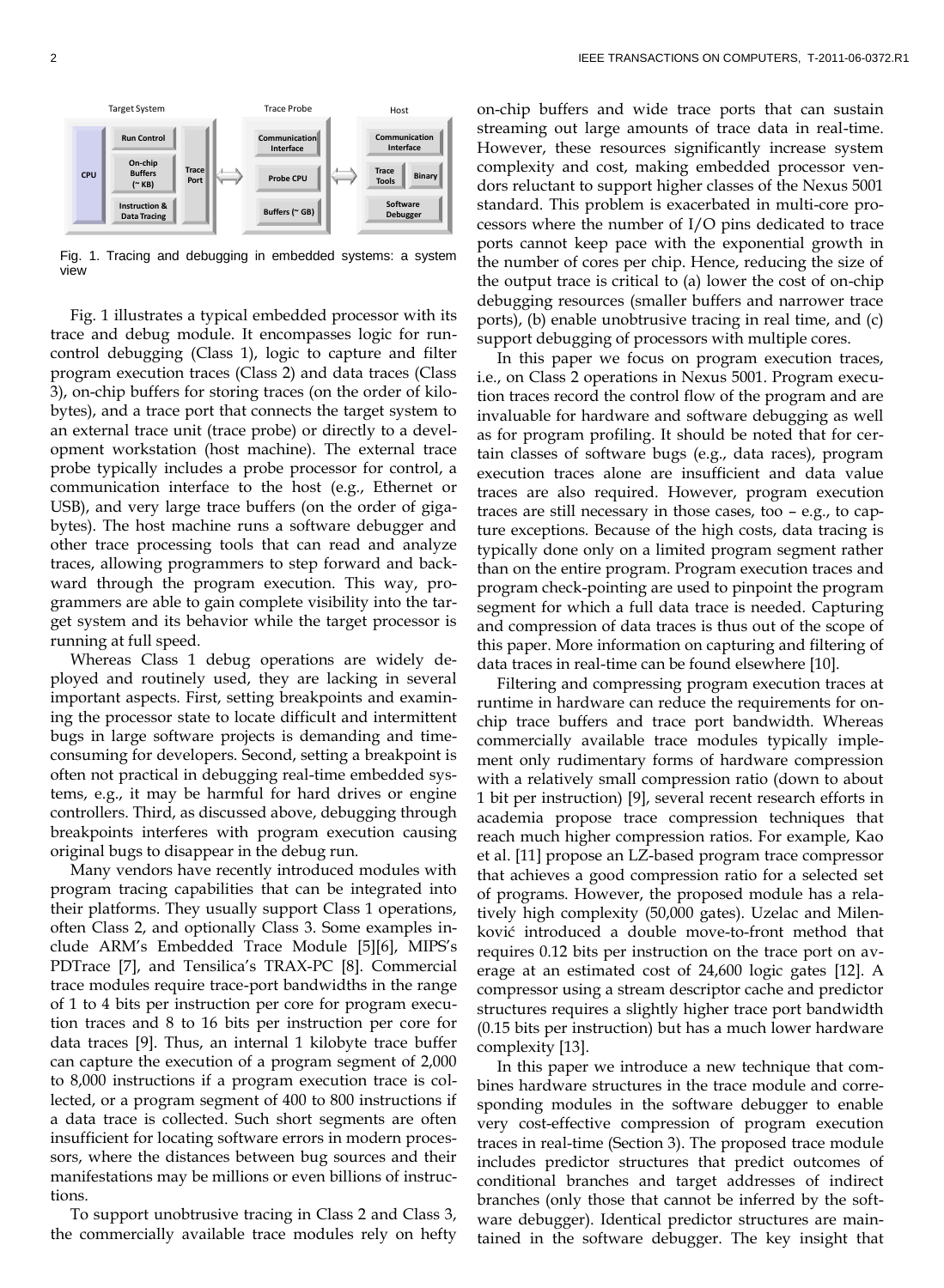leads to good compression is that to be able to replay the program execution off-line, we only need to record the rare *misprediction* events in the trace module. We encode these events efficiently using a variable encoding scheme (Section 4) before they are streamed out of the chip through a trace port, thus further reducing the required bandwidth.

Our experimental evaluation shows that a trace module with a predictor configuration requiring fewer than 5,000 logic gates (a 512-entry outcome predictor, an 8 entry return address stack, and a 64-entry indirect branch target buffer) results in only 0.0292 bits per instruction on the trace port (which is equivalent to a compression ratio of 1,098:1). We consider a range of branch predictor configurations and their impact on the trace port bandwidth. We also explore how to most effectively encode the trace messages and determine good encoding parameters that work well for a diverse set of benchmarks and for a range of trace module configurations (Section 5).

The main contributions of this work are as follows.

- We propose using branch predictor like structures in the trace module for cost-effectively and unobtrusively capturing and compressing program traces at runtime.
- We introduce an effective and low-complexity encoding scheme for the events that are captured at these hardware structures.
- We perform a detailed experimental analysis that shows the proposed trace compression scheme to achieve excellent compression ratios, substantially outperforming existing hardware-based techniques for compression of program execution traces. It requires over 34 times less bandwidth on the trace port than commercial state-of-the-art solutions and over five times less than the best published academic proposal [13] at lower hardware cost.

Whereas the approach we propose in this paper shares some commonalities with the mechanism described in [13], such as utilizing cost-effective hardware structures in the processor's trace module and their counterparts in the software debugger, the proposed approach significantly outperforms the prior mechanism due to the following five reasons. (1) It employs smaller hardware structures akin to the processor's branch predictor to maintain the program's state instead of a stream descriptor caches and a last stream predictor. (2) The hardware structures work in parallel whereas the multi-level structures used in [13] work in series. (3) It reduces the number of trace messages that need to be communicated through the trace port by employing local hit counters. (4) It employs a variable trace record encoding scheme that further reduces the required trace port bandwidth for a range of benchmarks and predictor configurations. (5) It better handles benchmarks with a significant number of indirect branches.

The proposed method promises (a) to significantly reduce the cost of capturing and streaming out control-flow traces by eliminating the need for large on-chip trace buffers and wide trace ports, (b) to shorten the time software developers spend on debugging, and (c) to expedite certification and validation of production systems because entire program traces can be captured and later analyzed.

# **2 PROGRAM EXECUTION TRACES**

Program execution traces are created by recording the program counter (PC) values of the committed instructions. However, to be able to replay a program offline in a software debugger with access to the program binary, we need to record only changes in the program flow, caused by control-flow instructions or exceptions during program execution. When a change in the program flow occurs, we need to capture (a) the PC of the currently executing instruction and (b) the branch target address (BTA) in case of a control-flow instruction or the exceptionhandler target address (ETA) in case of an exception. With this information, the program's execution path can be recreated from a sequence of <PC, BTA/ETA> pairs. To reduce the number of bits required to encode a <PC, BTA/ETA> pair, a program counter can be replaced by the number of instructions executed in a sequential run since the last change in the control flow (we call this number *stream length* or SL for short). Thus, a program's execution path can be represented by a sequence of <SL, BTA/ETA> pairs. However, even this already much smaller trace still contains redundant information that can be omitted. For example, the target address of a direct branch is known statically and can be inferred by the software debugger from the program binary. Consequently, in such cases only the stream length needs to be reported <SL, ->. Similarly, there is no need to report unconditional direct branches; their outcomes and targets are also known statically. However, in spite of these optimizations the number of bits that need to be streamed out through the trace port remains relatively large.

To illustrate the challenges associated with program execution tracing, we profiled 17 representative benchmarks from the MiBench suite [14]. The benchmarks are compiled for the ARM instruction set [15] and statistics are collected on the SimpleScalar functional simulator [16]. [TABLE 1](#page-3-0) shows the benchmark statistics of interest for capturing program flow information. The relatively low frequency of branch instructions (only *stringsearch* has more than 20%) is due to ARM's ISA support for conditional (predicated) instructions, which allows the compiler to reduce the number of control flow instructions. The last row shows statistics for the entire benchmarks suite.

The last column shows the required trace port bandwidth for the program execution trace (PET) when enough information necessary to reconstruct program execution is streamed out, i.e., the stream length and target address for indirect branches and exceptions. The bandwidth is expressed as the average number of bits per executed instruction (bits/ins). The total trace port bandwidth is 1.05 bits/ins, which closely matches the bandwidth reported for commercial state-of-the-art trace modules [9]. The trace port bandwidth ranges from 0.15 to 4.91 bits/ins, depending on the frequency and type of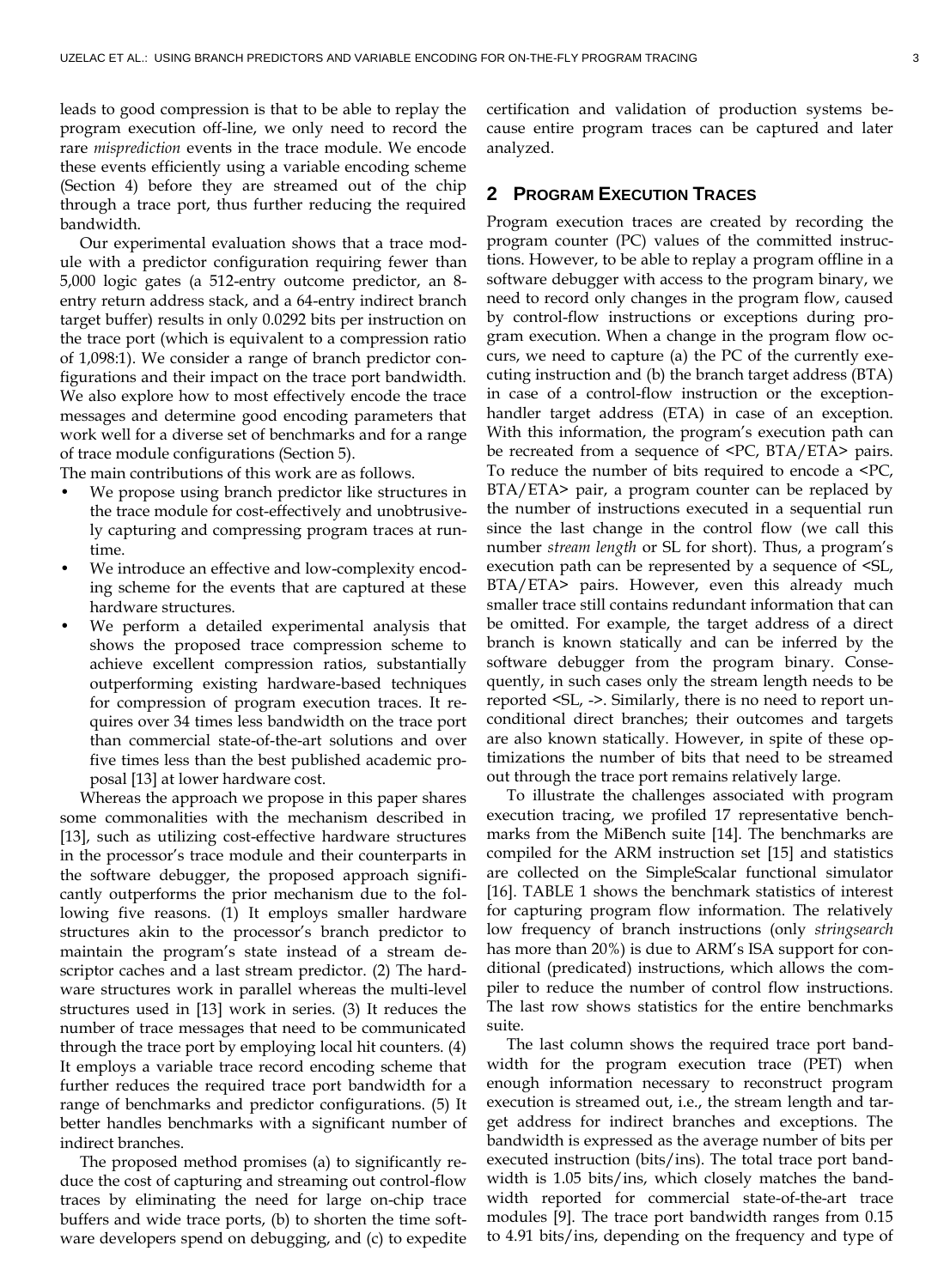control-flow instructions executed by the benchmarks. For example, in the *bf\_e* benchmark, over 5.5 percent of all instructions are indirect branches, resulting in a high trace port bandwidth of 4.91 bits/ins. To be able to capture a program execution trace without stopping the target processor, we need either trace buffers that can hold a significant portion of the program execution or a wide trace port so the trace can be streamed out on the fly. An alternative is to further reduce the required bandwidth, as shown in the next section.

# **3 PROGRAM TRACING USING BRANCH PREDICTOR STRUCTURES**

Almost all modern mid- to high-end embedded processors include branch predictors in their front-ends. Branch predictors detect branches and predict the branch target address and the branch outcome early in the pipeline, thus reducing the number of wasted clock cycles due to control hazards. The target of a branch is predicted using a branch target buffer (BTB), a cache-like structure indexed by a portion of the branch PC [17] that keeps target addresses of taken branches. A separate hardware structure named indirect branch target buffer (iBTB) can be used to better predict indirect branches that may have multiple targets [18]. A dedicated stack-like hardware structure called return address stack (RAS) is often used to predict return addresses [19]. Branch outcome predictors range from a simple linear branch history table (BHT) with 2-bit saturating counters to very sophisticated hybrid branch outcome predictor structures [20] found in recent commercial microprocessors [21]. Branch predictors are typically very effective, predicting branch outcomes and target addresses with high accuracy.

The concept of branch prediction can be used to dramatically reduce the amount of trace information that needs to be streamed out of the target platform. Assuming a software debugger that can replay control-flow instructions and includes a software model of the target machine's branch predictor (with the same organization and functionality), it is possible to replace the controlflow trace <SL, -/BTA/ETA> with a branch predictor trace. By maintaining its own copy of the branch predictor structures, the software debugger only requires trace messages when the target platform's branch predictor mispredicts. With the typically high prediction accuracy of branch predictors, this approach promises a dramatic reduction in the number of trace messages that needs to be communicated.

Ideally, we would be able to use the CPU's branch predictor and augment it with additional logic to compose trace messages, enabling control-flow tracing almost for free. Unfortunately, such an approach poses several challenges. First, tracing functionality is typically implemented in trace modules offered as intellectual property cores that connect to a processor core through a welldefined interface. Thus, tight integration of tracing infrastructure with the critical portion of the processor pipeline is not desirable. More importantly, support for tracing would place debilitating restrictions on the branch

<span id="page-3-0"></span>TABLE 1 MIBENCH PROGRAM STATISTICS RELATED TO INSTRUCTION TRACING

|              | IC      |      |            | DirUB DirCB IndUB IndCB SWI |           |               | PET      |
|--------------|---------|------|------------|-----------------------------|-----------|---------------|----------|
|              | [min.]  | [%]  | [%]        | [%]                         | [%]       | [%]           | bits/ins |
| adpcm c      | 732.52  | 0.01 | 3.64       | 0.01                        | 0.0000.00 |               | 0.150    |
| bf e         | 544.06  | 5.66 | 6.73       | 5.55                        |           | 0.0000.00     | 4.913    |
| cipeg        | 104.61  | 1.19 | 9.11       | 0.17                        |           | 0.150.00      | 0.790    |
| dipeg        | 23.39   | 0.64 | 5.15       | 0.14                        |           | $0.01$ $0.00$ | 0.390    |
| fft          | 631.04  | 2.30 | 11.27      | 1.78                        |           | 0.49 0.00     | 1.895    |
| ghostscript  | 708.10  |      | 2.22 12.15 | 2.18                        |           | 0.34 0.00     | 1.814    |
| gsm d        | 1299.27 | 4.23 | 5.49       | 0.33                        |           | 0.0000.00     | 0.621    |
| lame         | 1285.12 | 0.83 | 4.45       | 0.32                        |           | 0.0000.00     | 0.452    |
| mad          | 287.09  | 0.76 | 5.57       | 0.57                        |           | 0.20 0.00     | 0.785    |
| rijndael e   | 319.98  | 1.33 | 3.81       | 1.08                        |           | 0.13 0.00     | 1.013    |
| rsynth       | 824.94  | 1.31 | 5.70       | 0.67                        |           | 0.0000.00     | 0.883    |
| sha          | 140.89  | 0.22 | 6.60       | 0.11                        |           | 0.04 0.00     | 0.602    |
| stringsearch | 3.68    | 2.11 | 17.41      | 1.56                        | 0.48 0.00 |               | 2.157    |
| tiff2bw      | 143.26  | 0.06 | 7.76       | 0.08                        | 0.02 0.01 |               | 0.668    |
| tiff2rgba    | 151.70  | 0.08 | 3.53       | 0.11                        | 0.03 0.01 |               | 0.349    |
| tiffdither   | 832.95  |      | 1.15 14.29 | 0.21                        |           | 0.0000.00     | 0.692    |
| tiffmedian   | 541.26  | 0.04 | 4.64       | 0.04                        |           | 0.0000.00     | 0.380    |
| Total        |         | 1.82 | 7.06       | 0.92                        |           | 0.08 0.00     | 1.055    |

*IC – instruction count, DirUB – frequency of direct unconditional branches, DirCB – frequency of direct conditional branches, IndUB – frequency of indirect unconditional branches, IndCB – frequency of indirect conditional branches, SWI – frequency of software exceptions, and PET – program execution trace.*

predictor's design and operation. For example, if the software debugger cannot replay kernel code (e.g., because the software debugger does not have a complete image of the system), we would need to reset the content of the branch predictor to a known state on each context switch to maintain consistency between the branch predictor in the CPU pipeline and the branch predictor in the software debugger. Next, we would need to disallow speculative updates of the branch predictor structures because they cannot be recreated on the software debugger side unless a detailed cycle accurate simulator of the target machine is available, which is impractical and/or economically infeasible. These restrictions would result in an unacceptable loss of accuracy of the branch predictor and therefore CPU performance, and are not further considered in this paper. Instead, we propose a trace module that incorporates branch predictor structures that are solely devoted to tracing. To distinguish it from the processor's branch predictor, we named it Tracing Branch Predictor, or T-raptor for short.

T-raptor includes structures for predicting branch targets and branch outcomes. Unlike regular branch predictors, T-raptor does not need to include a large BTB because direct branch targets can be inferred from the binary. Instead, it may include an iBTB for predicting targets of indirect branches, and a RAS for predicting return addresses. T-raptor structures are updated like regular branch predictors, but later in the pipeline, i.e., only when a branch instruction is retired. As long as the prediction from T-raptor corresponds to the actual program flow, the trace module does not need to send any trace records. *It reports only misprediction events*. These events are encoded and sent via a trace port to a software debugger. The software debugger maintains an exact software copy of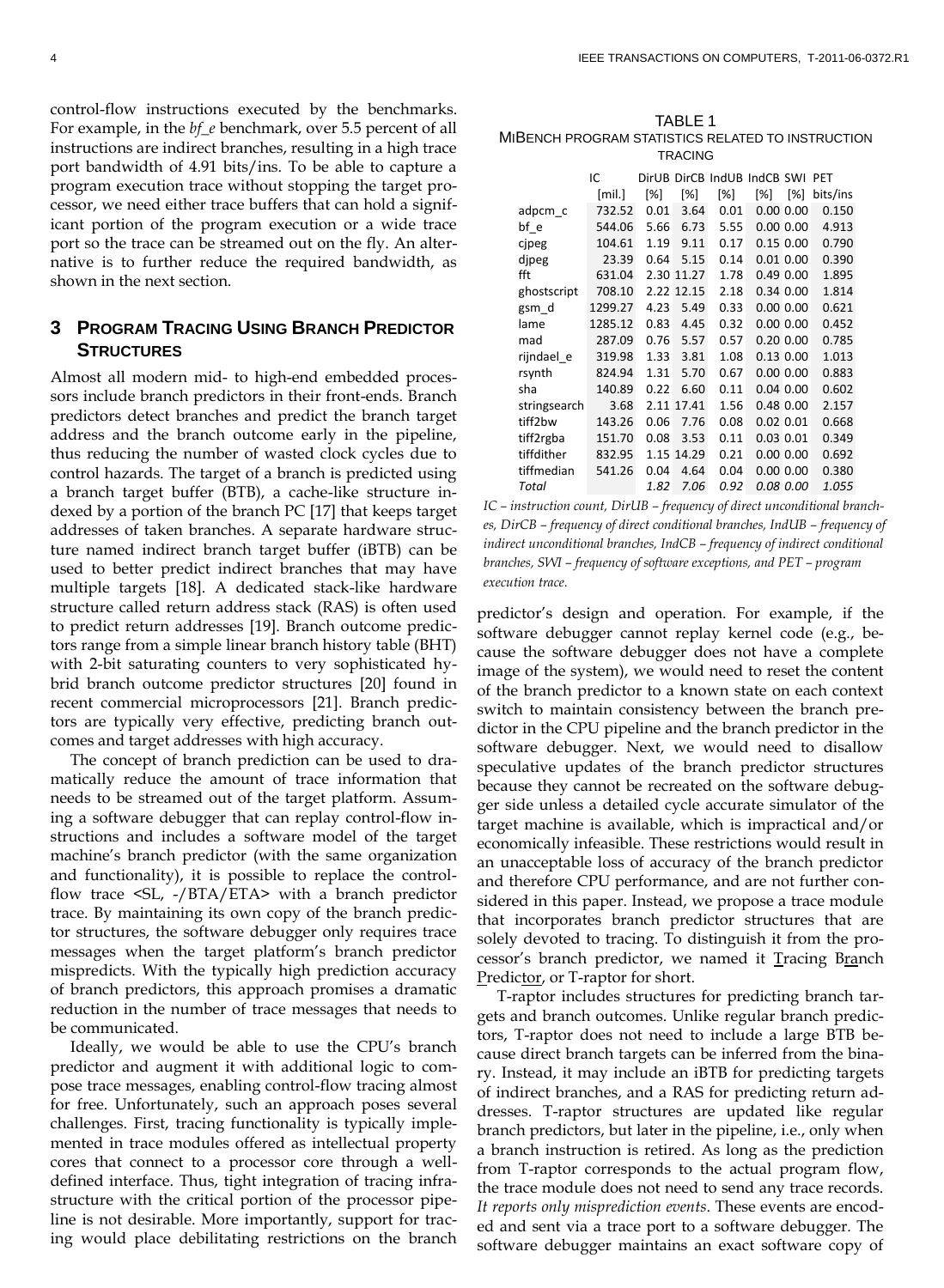the T-raptor structures. It reads the branch predictor trace records, replays the control-flow instructions, and updates its branch predictor structures in the same way Traptor is updated on the target platform during program execution.

We assume that only retired instructions are passed to the trace module, allowing the software debugger to replay program execution utilizing a fast functional simulator for the given architecture. An alternative would be to capture speculative instructions as well, in which case we would need additional trace message to invalidate the prior trace messages and re-synchronize the state of the hardware structures.

[Fig. 2](#page-4-0) shows a system view of the proposed tracing mechanism. The trace module is coupled with the CPU core's instruction retirement unit through an interface that carries the relevant information for each instruction (PC, BTA, ETA, instruction type, exception). The trace module monitors this information and updates its state accordingly. It includes two counters: an instruction counter (*iCnt*) that counts the number of instructions retired since the last trace event has been reported and a branch counter (*bCnt*) that counts the number of relevant control-flow instructions executed since the last trace event has been reported (see [Fig. 3](#page-5-0) for the trace module operation). The *iCnt* counter is incremented upon retirement of each instruction and *bCnt* is incremented only upon retirement of control-flow instructions of certain types, namely after direct conditional branches (DirCB) and all indirect branches (IndUB and IndCB). These branch instructions may be either correctly predicted or mispredicted by T-raptor. In case of a correct prediction, i.e., the frequent case, the trace module does nothing beyond the counter updates. In case of a misprediction, i.e., the infrequent case, the trace module generates a trace message that needs to be sent to the software debugger and clears the counters.

The type and format of the trace message depends on the branch type and the misprediction event type [\(TABLE](#page-5-1)  [2\)](#page-5-1). In case of a direct branch outcome misprediction, the trace record includes only the *bCnt* value so that the software debugger can replay the program execution until the mispredicted branch is reached. Then, it simply follows the not-predicted path. In case of an indirect branch misprediction, we can have an outcome misprediction, a target address misprediction, or both. For an indirect branch incorrectly predicted as taken, the trace record includes the *bCnt* and information specifying that the branch is not taken (*NT* bit). In case of a target address misprediction, the trace record includes the *bCnt*, the outcome taken bit (*T*), and the actual target address (*BTA*). Finally, in case of an exception, the trace module emits a trace record that includes the *iCnt* and the starting address of the corresponding exception handler.

The software debugger replays all instructions, updating the software copy of T-raptor and the counters in the same way their hardware counterparts are updated (see [Fig. 4\)](#page-5-2); in particular, all branch instructions update the predictors. The debugger reads a trace message and then replays the program instruction-by-instruction. If it pro-



<span id="page-4-0"></span>Fig. 2. System view of program-execution tracing using T-raptor.

*iType-instruction type, PC – program counter, BTA – branch target address, ETA – exception target address, iCnt – instruction counter, bCnt – branch counter.*

cesses a non-exception trace message, the counter *bCnt* is decremented on direct conditional and indirect branch instructions. When the counter reaches zero, the software debugger processes the current instruction depending on its type. If the instruction is a direct conditional branch, the debugger takes the opposite outcome from the one provided by the predictor. Then a new trace message is read to continue program replay. If the current instruction is an indirect branch, the debugger reads the outcome bit and possibly the target address from the trace message and redirects program execution accordingly. Similarly, if the debugger processes an exception trace record, the *iCnt* counter is decremented on each instruction retirement until the instruction on which the exception has occurred is reached. If the software debugger can replay the exception handler, tracing can continue and the compressor structures are updated as usual. Alternatively, the tracing is stopped and resumed upon return from the exception handler. A developer needs to configure the trace module for one of these two options using configuration messages before the tracing starts; in addition, the software debugger also needs to know which of these two approaches is used.

Although this paper focuses on single-threaded benchmarks, the proposed method can be extended to support multi-threaded workloads through the addition of a 'thread switch' trace message. Akin to the exception trace record, this message would encompass an *iCnt* counter field and a thread identification number. In case of self-modifying code, T-raptor would require synchronization trace records that are emitted whenever a new region of the code is dynamically compiled. This synchronization message will need to be accompanied by the newly generated code from the Virtual Machine.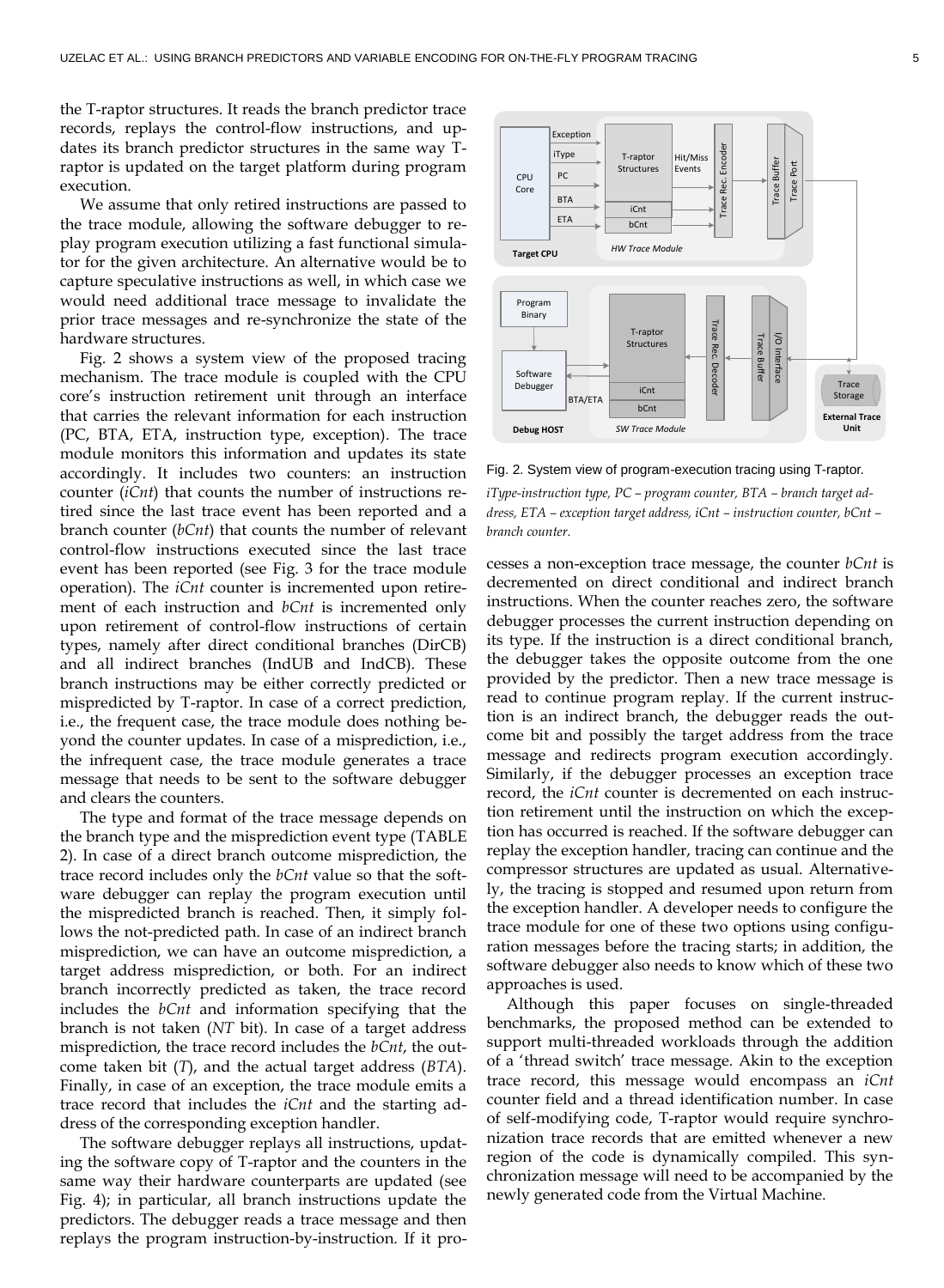## **3.1 Related Software-Based Trace Compression Techniques**

A number of software-based trace compression techniques have been introduced [22] [23] [24] [25]. The relationship between data compression and branch prediction was first noted by Chen *et al.* [26]. Several recent *software*-based trace compression techniques rely on branch predictors [27] or, more generally, on value predictors [28]. Many of these schemes include trace-specific compression in the first stage, combined with a generalpurpose compressor in the second stage. For example, Barr and Asanović [27] have proposed a branch-predictor based trace compression scheme for improving architectural simulation. Similar to our scheme, they keep track of the number of correct predictions and emit entire trace records only in case of mispredictions. Whereas this scheme utilizes the same underlying program characteristics as our scheme, there are some notable differences. First, their algorithm *compresses program traces in software* and is aimed at warming-up architectural simulators. It is designed to maximize the compression ratio assuming virtually unlimited storage and processing resources. Hence, it relies on large predictor structures that require megabytes of memory storage. More importantly, it utilizes the *gzip* compression algorithm for efficient encoding of the output trace. Such an approach would be costprohibitive or infeasible for real-time compression in hardware. Moreover, the inner workings of Barr and Asanović's compression algorithm are different from our approach. Whereas we use a subset of regular branch predictor structures in the trace module and encode regular misprediction events, they use the incoming branch trace records as input into a range of branch predictorlike software structures to predict the next trace record, rather than the next instruction.

In summary, our goal is to develop a *hardware* trace compressor that uses a minimal subset of branch predictor structures (e.g., we do not use a BTB) and employs an efficient encoding scheme that ensures unobtrusive tracing in real-time at minimal hardware cost. Our work strives to answer key questions concerning (a) the organization and implementation of the predictor structures in the trace module, (b) the efficient tracking of program behavior, (c) efficient adaptive encoding of trace messages, and (d) the overall performance of the proposed method.

# **4 VARIABLE ENCODING OF TRACE MESSAGES**

Trace messages should be encoded in a way that minimizes the trace port bandwidth requirements and enables simple and efficient implementation. A straightforward approach to encode the trace messages shown in [TABLE 2](#page-5-1) is to use fixed length fields for the counter values (*bCnt*, *iCnt*), the prediction bit (T/NT), and the target address field (BTA or ETA). However, using fixed-field formats is a suboptimal solution. The *bCnt* values in trace messages vary widely between programs and even within a program as it moves through different program phases (e.g., mispredictions are more likely during initialization due to

| 1.      | // For each committed instruction             |
|---------|-----------------------------------------------|
|         | 2. iCnt++; // increment iCnt                  |
| 3.      | if ( $(iType==IndBr)$    $(iType==DirCB)$ } { |
| 4.      | $bCnt++$ ; // increment $bCnt$                |
| 5.      | if (T-raptor mispredicts) {                   |
| 6.      | Encode mispredicton event;                    |
| 7.      | Place record into the Trace Buffer;           |
|         | $8.$ iCnt = 0;                                |
| 9.      | $bCnt = 0;$                                   |
| 10.     | - 1                                           |
| 11.     |                                               |
|         | 12. if (Exception event) {                    |
| 13.     | Encode an exception event;                    |
| 14.     | Place record into the Trace Buffer;           |
|         | $15.$ iCnt = 0:                               |
|         | 16. $bCnt = 0$ :                              |
| $17.$ } |                                               |
|         | Fig. 3. T-raptor operation.                   |

<span id="page-5-0"></span>cold misses in the predictor structures). Moreover, the *bCnt* values in the trace messages are heavily influenced by the T-raptor misprediction rate, which in turn is a function of the type and organization of the predictor structures. For example, a fixed 8-bit field can encode *bCnt* values from 1 to 255. However, we may have *bCnt* values that require more than 8 bits to encode. Moreover, a number of upper bits will often be unused, resulting in unnecessary waste in trace port bandwidth (e.g., when reporting *bCnt=3*, the six upper bits would effectively be unused). Similarly to the *bCnt* values, the *iCnt* values also vary widely and are influenced by the frequency and the distribution of exception events. Thus, the challenge is to devise an encoding scheme that will work well across

<span id="page-5-1"></span>TABLE 2 TRACE MODULE BRANCH PREDICTION EVENTS AND CONTENT OF TRACE RECORDS

| Control-flow Type  | <b>T-raptor Events</b> | <b>Trace Record For-</b>     |
|--------------------|------------------------|------------------------------|
|                    |                        | mat                          |
| <b>DirCB</b>       | Outcome mispred.       | <bcnt></bcnt>                |
| IndCB (NT)         | Outcome mispred.       | <bcnt, nt=""></bcnt,>        |
| IndCB (T) or IndUB | Target mispred.        | <bcnt, bta="" t,=""></bcnt,> |
| Exception          |                        | <icnt, eta=""></icnt,>       |

different benchmarks and configurations while minimizing the number of bits streamed out through the trace port.

To illustrate some of these encoding challenges, we profiled our benchmarks on a range of T-raptor configurations, starting from those that include only a small branch outcome predictor to those that include a larger outcome predictor, an indirect branch target buffer

```
1. // For each instruction
2. Replay the current instruction;<br>3. if (exception rec. is being pro
    if (exception rec. is being processed) {
4. iCnt--;<br>5. if (iCn)if (iCnt == 0) {
6. Goto Exception Handler Routine;
7. Get the next trace record; 
8 .
9.10. if (iType==AnyBranch) {
11. Update software copy of T-raptor;<br>12. if ((iType==IndBr) | (iType==Dir
       12. if ((iType==IndBr) || (iType==DirCB)) {
13. bCnt--;
14. if (bCnt==0) Get the next trace rec.;
15. }
16. }
```
<span id="page-5-2"></span>Fig. 4. Execution replay in the software debugger.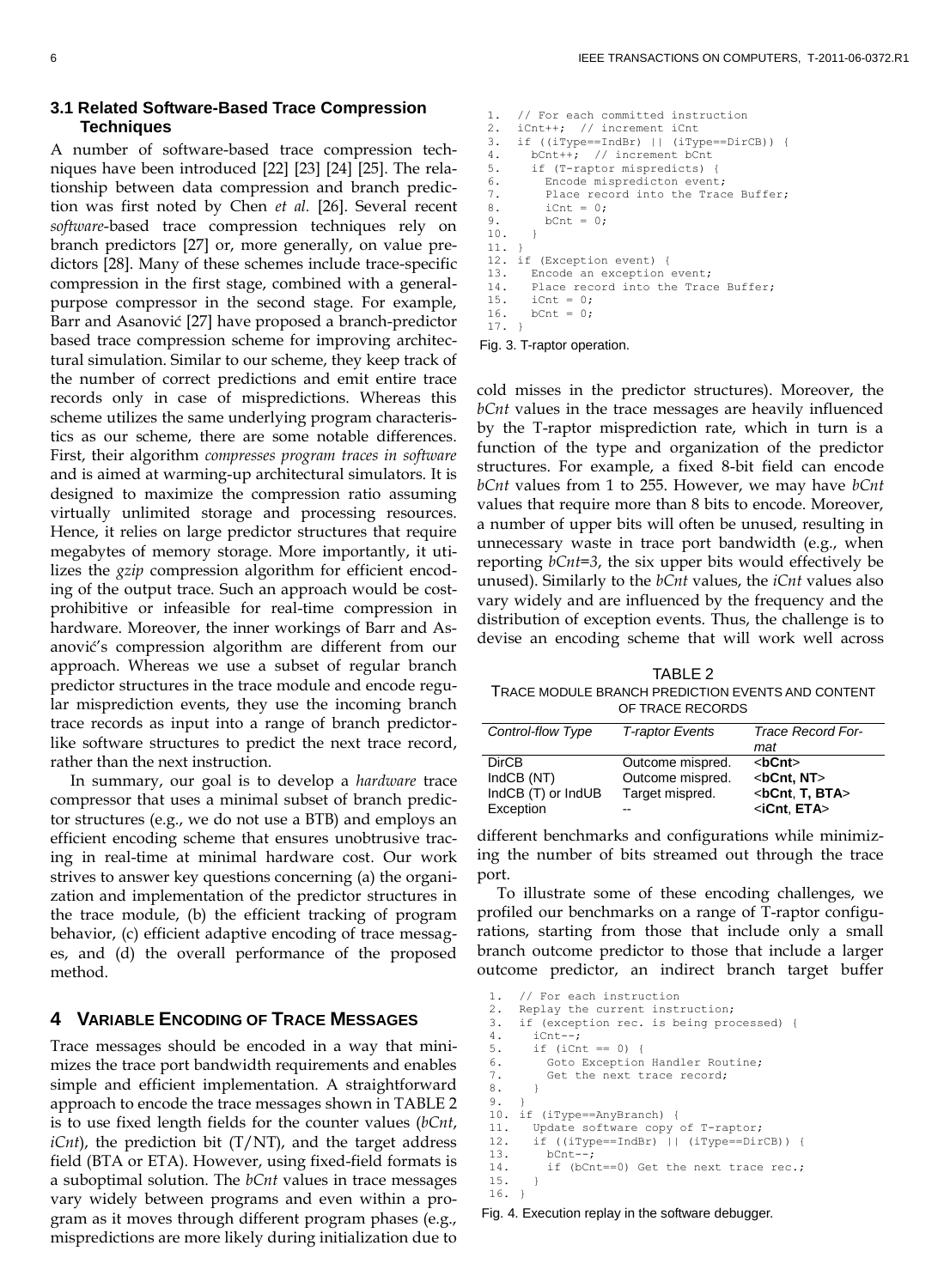(iBTB), and a return address stack (RAS). [Fig. 5](#page-6-0) shows the cumulative distribution function (CDF) for the minimum number of bits needed to encode the values found in the *bCnt* counter, referred to as *length(bCnt)*, for several characteristic benchmarks (*bf\_e* and *lame*). The line marked *total* shows the CDF when all benchmark programs in our suite are taken into account. We consider two extreme Traptor configurations, S0 [\(Fig. 5a](#page-6-0)) and B4 [\(Fig. 5b](#page-6-0)). The S0 configuration includes only a 256-entry gshare outcome predictor, whereas B4 includes a 1024-entry gshare outcome predictor, a 64-entry iBTB, and an 8-entry RAS. The relatively low prediction rate for S0 results in frequent trace messages with small *bCnt* values that can be encoded with a small number of bits (see [Fig. 5a](#page-6-0)). For example, considering the *total* CDF for the benchmark suite, we see that over 30 percent of all *bCnt* values can be encoded with a single bit (*bCnt=1*, indicating a large number of consecutive misses in the branch predictor), over 70 percent can be encoded with two bits (*bCnt*=*1, 2, or 3*), and over 90 percent can be encoded with 3 bits. In contrast, the B4 configuration achieves a higher prediction rate, resulting in fewer trace messages with larger *bCnt* values [\(Fig. 5b](#page-6-0)). For example, 40 percent of all *bCnt* values can be encoded with two bits, over 70 percent can be encoded with four bits (*bCnt* values 1 to 15), and over 95 percent can be encoded with six bits. This shows that the predictor configuration impacts the *bCnt* profiles, and in some cases the change is quite significant. For example, *bf\_e* with the B4 configuration has a very small number of mispredictions and over 70 percent of the *bCnt* values require exactly five bits. The remaining 30 percent of the *bCnt* values require exactly nine bits. This is quite a significant change relative to the profile of this program when using the S0 configuration. We further observe that different benchmarks exhibit very different profiles for the same configuration (e.g., compare *bf\_e* and *lame* with the B4 configuration). Thus, to meet the encoding challenge, we opt for a variable encoding scheme and an empirical approach to determine good encoding parameters.

In our encoding scheme, all trace messages start with the field that contains the *bCnt* value. The length of this field is variable: after eliminating the leading zero bits, the *bCnt* counter bits are divided into a certain number of chunks, which do not necessarily need to be of equal size (see [Fig. 6a](#page-6-1)). Each chunk is followed by a so-called connect bit (*C*) that indicates whether it is the terminating chunk for the *bCnt* field (C=0), or whether it is followed by more chunks with additional bits from the *bCnt* value (*C=1*). For example, a trace message that includes a 3-bit chunk '110' (the least significant bit of the chunk goes first) followed by a connect bit with value '0' indicates a misprediction event occurred on the third control-flow instruction from the previous event (*bCnt=3*). If the first chunk ends with a connect bit *C=1*, more bits follow in the next chunk. Let us assume that the following chunk is also three bits long and its value is '010' and *C=0*. This trace record thus specifies a *bCnt* value of '010\_011' or 19 in decimal.

The length of individual chunks (*i0*, *i1*, …, *ik*) is a design parameter that should be determined empirically. In





<span id="page-6-0"></span>Fig. 5. Cumulative distribution function for the minimum *bCnt* length for the S0 (a) and B4 (b) configurations.

determining the length of individual chunks, we need to balance the overhead caused by the connect bits (shorter chunks result in a relative increase in the overall number of connect bits) and the number of wasted bits in individual chunks (longer chunks result in lower overhead due to connect bits, but may have more unused leading zero bits).

The trace records for mispredicted indirect branches contain information about the correct target address, in addition to the *bCnt* value. An alternative to sending an



<span id="page-6-1"></span>Fig. 6. Variable encoding of branch counters and target addresses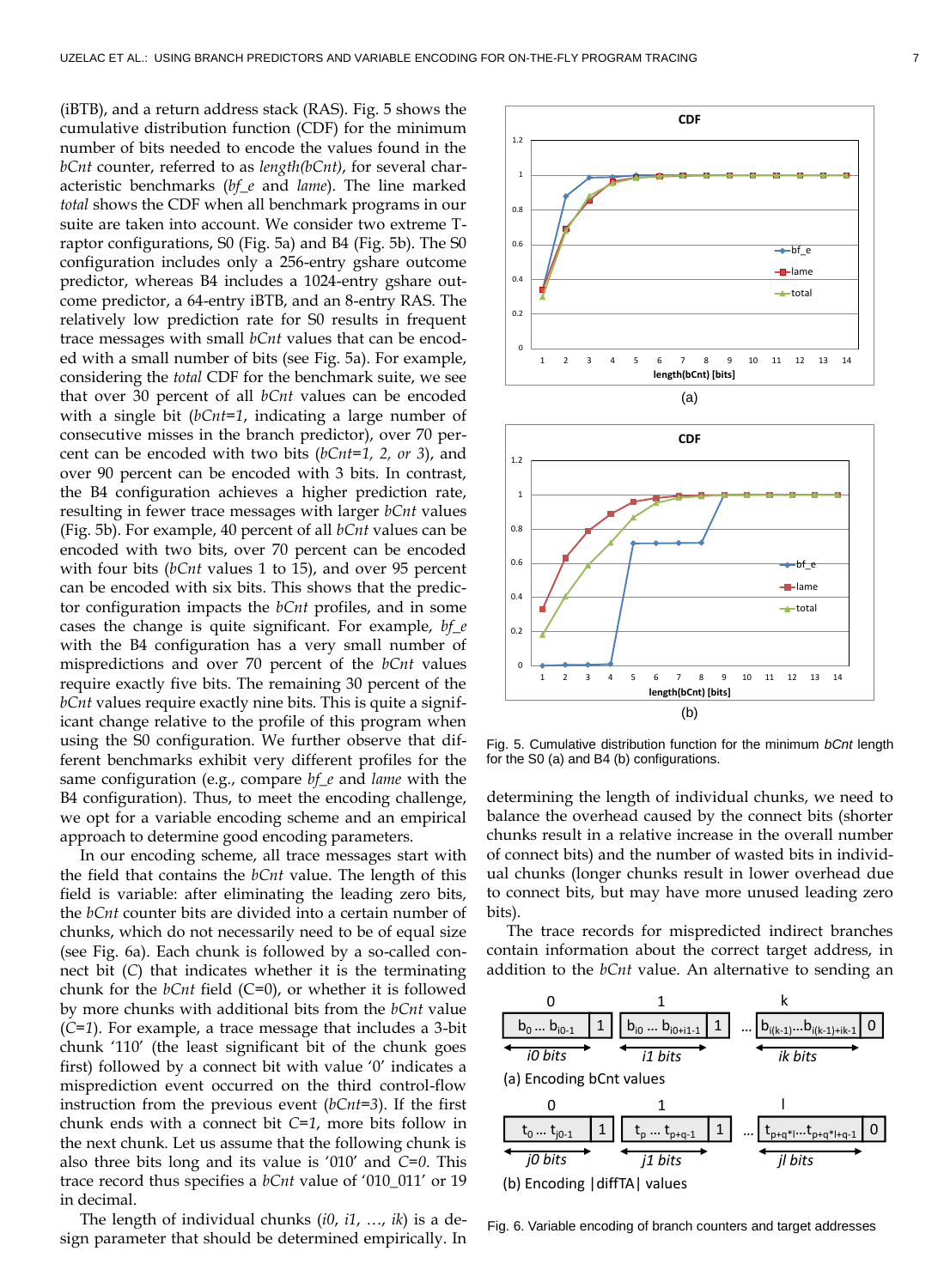entire 32-bit address is to encode the difference between subsequent target addresses. The trace module maintains the previous target address (*PTA*), that is, the target address of the last mispredicted indirect branch. When a new target misprediction event is detected, the trace module calculates the difference *diffTA* as follows: *diffTA* = *TA* - *PTA*, where the *TA* is the target address of the current branch. The trace module then updates the *PTA*, *PTA=TA*. By profiling the absolute value of the *diffTA*, *|diffTA|*, we found that we can, indeed, shorten the trace records by using difference encoding. [Fig. 7](#page-7-0) shows the cumulative distribution function for the minimum number of bits needed to encode the *|diffTA|*, called *length(|diffTA|)*, for two benchmarks with a significant number of indirect branch instructions (*fft* and *ghostscript*). The line marked *total* represents the CDF for the entire benchmark suite. Similarly to the *bCnt* profiles, we again consider the two T-raptor configurations S0 [\(Fig.](#page-7-0)  [7a](#page-7-0)) and B4 [\(Fig. 7b](#page-7-0)).

The results from [Fig. 7](#page-7-0) indicate that we rarely need more than 18 bits to encode the *|diffTA|* field for our benchmarks, regardless of the T-raptor configuration. The slowly rising slopes of CDFs indicate that a variable encoding should be applied to encode the *|diffTA|* field, too. Whereas the CDFs for individual benchmarks change with the T-raptor configuration, they generally follow similar trends. One may wonder about the source of a certain number of *|diffTA|* values that can be encoded by a single bit as illustrated in [Fig. 7b](#page-7-0). This seeming anomaly stems from a certain number of hard to predict indirect branches that are consecutively mispredicted, that is, *|diffTA| = 0*. With the B4 configuration, the number of such branches is relatively high because the majority of the remaining indirect branches are correctly predicted by the iBTB and RAS structures. With the S0 configuration, all indirect branch target addresses are mispredicted and need to be streamed out. To implement variable encoding for *|diffTA|*, we can use a similar scheme as shown for the *bCnt* value (see [Fig. 6b](#page-6-1) for illustration). The trace messages carrying the *|diffTA|* field are followed by a sign bit that specifies whether the difference is a positive or a negative number.

An exception trace record starts with a single chunk where *bCnt = 0*, followed by a field that holds the value of the *iCnt* counter and the starting address of the exception handler (*ETA*). We employ variable encoding for both of these fields. A detailed analysis aimed at finding good values for chunk sizes is provided in the next section.

#### **5 EXPERIMENTAL EVALUATION**

The goal of our experimental evaluation is to thoroughly explore the design space for the proposed trace module. We want to identify a T-raptor configuration that achieves maximum compression (or minimum trace port bandwidth) at minimal cost in hardware complexity. As a measure of performance, we use the average number of bits emitted on the trace port per instruction, which is equivalent to 32/(Compression Ratio) for the 32-bit ARM ISA. The trace port bandwidth is a function of (a) the pre-



<span id="page-7-0"></span>Fig. 7. Cumulative distribution function (CDF) for minimum *|diffTA|* length for the S0 (a) and B4 (b) configurations.

diction rates of the T-raptor structures, which in turn depend on the benchmark characteristics and predictors' size and organization, and (b) the encoding parameters. We explore a wide range of T-raptor configurations (15 in total), starting from those that include only a small outcome predictor, to those with large outcome predictors, a RAS, and an iBTB (Section 5.1). The selection of the encoding parameters and their impact on the trace port bandwidth is discussed in Section 5.2. We compare the trace port bandwidth of the proposed mechanism to the best pre-existing techniques in Section 5.3. Finally, we perform a complexity estimation and provide recommendations for configurations that strike a balance between complexity and compression ratio (Section 5.4).

#### **5.1 T-Raptor Organization**

[Fig. 8](#page-8-0) shows the T-raptor block diagram. For outcome prediction, T-raptor uses a global *gshare* outcome predictor in three sizes with *p=256* (configuration marked with *S*), 512 (*M*), and 1024 (*B*) entries, each entry with a 2-bit counter. The index function is *gshare.index = BHR[log2(p):0] xor PC[4+ log2(p):4]*, where the BHR register holds the outcome history of the last *log2(p)* conditional branches.

For target address prediction of indirect branches, we consider five configurations, marked *0* through *4*, which are: (*0*) no predictor structures dedicated to target address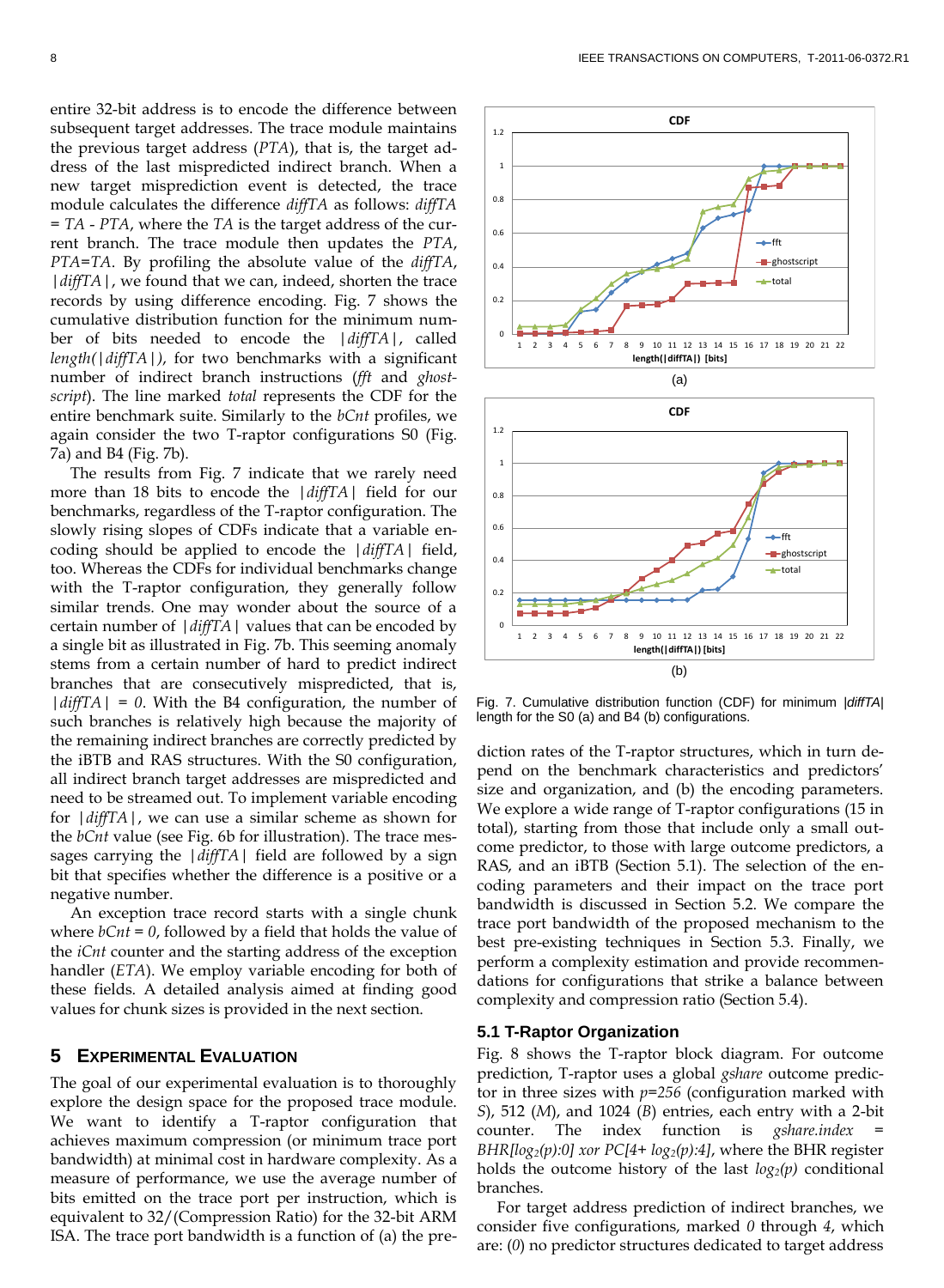prediction; (*1*) an 8-entry RAS only, (*2*) an 8-entry RAS and a 16-entry iBTB, (3) an 8-entry RAS and a 32-entry iBTB, and (4) an 8-entry RAS and a 64-entry iBTB. All iBTB predictors are 2-way set-associative structures. Each entry in the iBTB includes a tag field and the target address. The tag and iBTB index are calculated based on information from a path information register (PIR) [29]. For example, a 64-entry iBTB uses a 13-bit PIR that is updated by relevant branch instructions as follows: *PIR[12:0]=((PIR[12:0]<<2) xor PC[16:4]) | Outcome*, where PC is the program counter and *Outcome* is the outcome bit of conditional branches. The iBTB tag and index are calculated as follows: *iBTB.tag = PIR[7:0] xor PC[17:10]*, and *iBTB.index = PIR[12:8] xor PC[8:4]*.

[TABLE 3](#page-8-1) shows outcome prediction rates for the three sizes of outcome predictor (S, M, and B) and target address prediction rates (M0 – M4). We can see that only a few benchmarks benefit from an increased size of the outcome predictor (*fft*, *ghostscript*, *mad*, and *stringsearch*); one benchmark has a relatively low prediction rate (*lame*) of about 86 percent, regardless of the predictor size. For indirect target address predictors, the RAS captures a large number of indirect target addresses (e.g., *bf\_e*), and several other benchmarks benefit significantly from the iBTBs (*fft*, *ghostscipt*, *rinjndael\_e*, and *tiff2bw*). It should be noted that more sophisticated predictors may be considered that would provide even higher prediction rates, but here we opted for a simple and straightforward design to prove that branch predictor structures are practical in compressing program execution traces.

#### **5.2 Encoding Parameters Selection**

To select good encoding parameters, i.e., chunk sizes, for the proposed variable encoding, we profiled the MiBench benchmarks using all T-raptor configurations (as shown in [Fig. 5](#page-6-0) for the S0 and B4 configurations). Whereas each benchmark has its own set of parameters that yields the minimal size of the output trace, we searched for parameters that minimize the size of the output trace when all benchmarks are considered. However, it should be noted that the proposed encoding makes benchmark-wise customization of chunk sizes practical – it can be accomplished before tracing through initialization of trace module control registers based on typical program profiles.

In the search for good values for chunk sizes *i0*, *i1*, *i2 … ik* [\(Fig. 6\)](#page-6-1), we limited the design space by requiring that *i1=i2=…= ik*. We vary the parame $ters i0, i1 \in [1, 6]$  and  $jm \in [1, 14]$ ,  $m=0 \ldots l$ . TABLE [4](#page-9-0) lists the parameters that yield the minimal output trace sizes for all configurations. For the *bCnt* encoding, we can see that configurations that predict only outcomes (*S0*, *M0*, *B0*) favor shorter chunks  $(i0 = 2, i1 = 1)$ . Configurations with an iBTB and a RAS favor larger chunk sizes (*i0 = 2, i1 = 2; i0 = 3, i1 = 1;* and *i0 = 3, i1 = 2*). One interesting question is how important it is to use the encoding parameters that give the minimal output trace. All four pairs shown in [TABLE 4](#page-9-0) lay within



<span id="page-8-0"></span>Fig. 8. T-raptor organization and configurations.

10% of each other, so selecting any of them will not cause dramatic changes in the trace port bandwidth. Other encoding parameters not listed in [TABLE 4](#page-9-0) may result in larger differences, though. In general, the sensitivity to variation in the encoding parameters is more pronounced for configurations with no predictor structures for target prediction (*S0*, *M0*, and *B0*).

Similarly, we analyzed the minimum bit length of the *|diffTA|* field in search of a good set of encoding parameters [\(Fig. 7\)](#page-7-0). Again, the selection is somewhat influenced by the T-raptor configuration. The three sets of parameters shown in [TABLE 4](#page-9-0) emerge as the most effective. The selected parameters result in output target address trace sizes that are within 12% of each other, indicating a certain level of stability in the variable encoding. To quantify the impact of the proposed encoding of the *|diffTA|*, we compare it to an encoding where entire 32-bit addresses are streamed out for target address mispredictions. We find that the proposed encoding almost halves the number of target address bits that needs to be streamed out through the trace port.

TABLE 3 **OUTCOME AND TARGET ADDRESS PREDICTION RATES**

<span id="page-8-1"></span>

|              | <b>Outcome Prediction Rate</b> |       |       | <b>Target Address Prediction Rate</b> |       |                |                |       |  |  |
|--------------|--------------------------------|-------|-------|---------------------------------------|-------|----------------|----------------|-------|--|--|
|              | S                              | М     | B     | M <sub>0</sub>                        | M1    | M <sub>2</sub> | M <sub>3</sub> | M4    |  |  |
| adpcm c      | 0.999                          | 0.999 | 0.999 | 0.000                                 | 0.999 | 0.999          | 0.999          | 0.999 |  |  |
| bf e         | 0.982                          | 0.984 | 0.984 | 0.000                                 | 1.000 | 1.000          | 1.000          | 1.000 |  |  |
| cjpeg        | 0.916                          | 0.923 | 0.928 | 0.000                                 | 0.599 | 0.923          | 0.945          | 0.967 |  |  |
| dipeg        | 0.940                          | 0.950 | 0.954 | 0.000                                 | 0.383 | 0.674          | 0.756          | 0.852 |  |  |
| fft          | 0.860                          | 0.908 | 0.937 | 0.000                                 | 0.807 | 0.914          | 0.916          | 0.949 |  |  |
| ghostscript  | 0.896                          | 0.948 | 0.959 | 0.000                                 | 0.285 | 0.409          | 0.607          | 0.974 |  |  |
| gsm d        | 0.965                          | 0.973 | 0.976 | 0.000                                 | 0.983 | 0.984          | 0.991          | 0.993 |  |  |
| lame         | 0.855                          | 0.871 | 0.879 | 0.000                                 | 0.983 | 0.984          | 0.986          | 0.986 |  |  |
| mad          | 0.888                          | 0.914 | 0.926 | 0.000                                 | 0.973 | 0.975          | 0.975          | 0.977 |  |  |
| rijndael e   | 0.951                          | 0.950 | 0.967 | 0.000                                 | 0.722 | 0.777          | 0.998          | 0.999 |  |  |
| rsynth       | 0.938                          | 0.945 | 0.947 | 0.000                                 | 0.996 | 0.998          | 0.998          | 0.999 |  |  |
| sha          | 0.951                          | 0.951 | 0.956 | 0.000                                 | 0.747 | 0.991          | 0.997          | 0.996 |  |  |
| stringsearch | 0.889                          | 0.919 | 0.931 | 0.000                                 | 0.502 | 0.555          | 0.728          | 0.786 |  |  |
| tiff2bw      | 0.996                          | 0.997 | 0.997 | 0.000                                 | 0.467 | 0.467          | 0.612          | 0.901 |  |  |
| tiff2rgba    | 0.992                          | 0.993 | 0.994 | 0.000                                 | 0.485 | 0.595          | 0.763          | 0.881 |  |  |
| tiffdither   | 0.900                          | 0.909 | 0.918 | 0.000                                 | 0.979 | 0.979          | 0.981          | 0.986 |  |  |
| tiffmedian   | 0.979                          | 0.980 | 0.982 | 0.000                                 | 0.588 | 0.609          | 0.643          | 0.812 |  |  |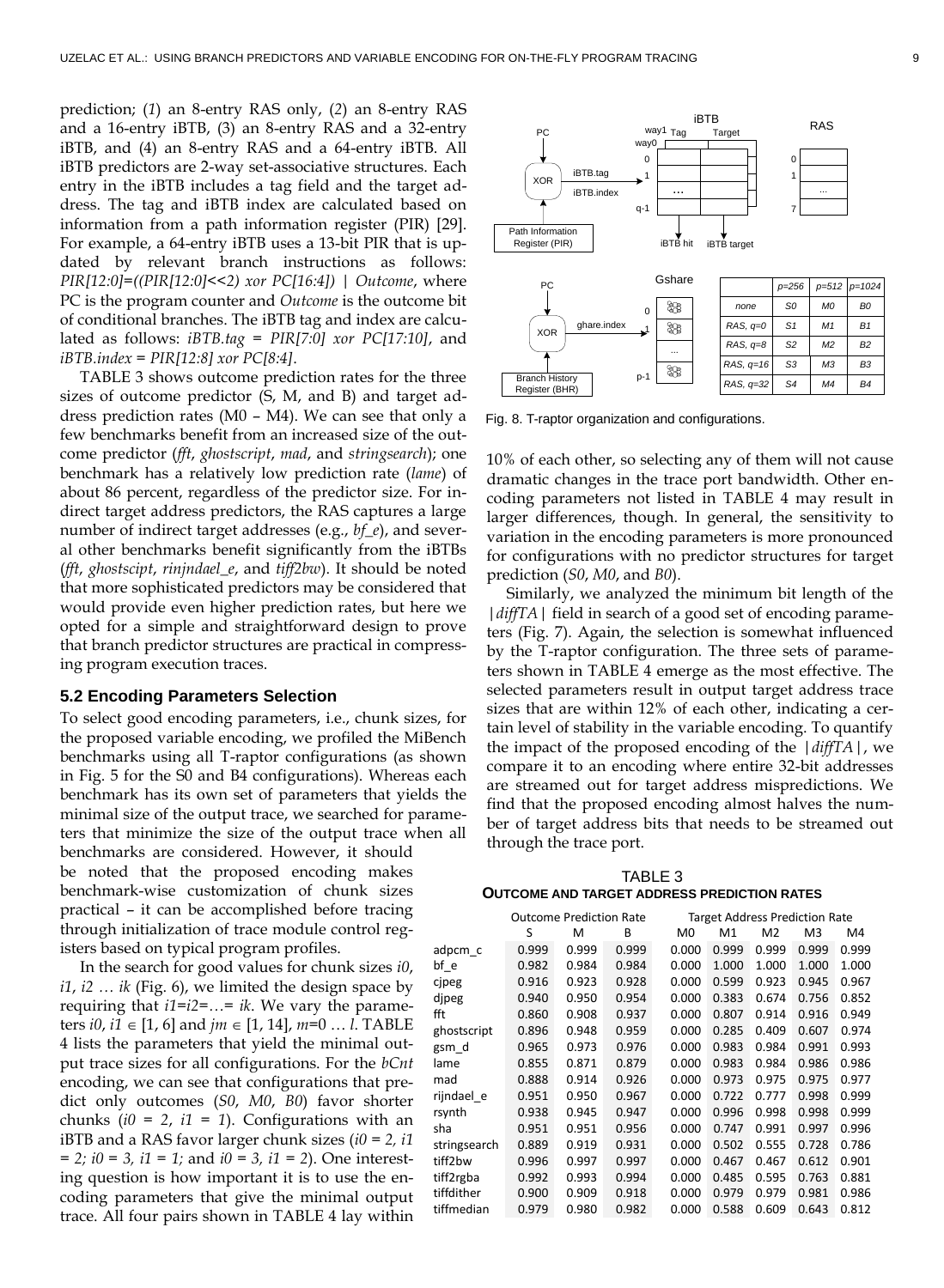#### **5.3 Trace Port Bandwidth Analysis**

[Fig. 9](#page-9-1) shows the total trace port bandwidth on our benchmark suite for several configurations of the proposed trace module (S0, S1, S4, M4, and B4) and several preexisting techniques (NEXS, TSLZ, DMTF, and SDC-LSP). [TABLE 5](#page-9-2) provides more detail by showing the average trace port bandwidth for each benchmark. We compare our technique with a Nexus-like trace module (NEXS) [3] and two trace-specific adaptations of generalpurpose compression algorithms, namely the LZ scheme (TSLZ) [11] and the DMTF scheme [12], and a tracespecific compression method that uses stream cache and last stream predictor structures (rSDC-LSP) [13]. To illustrate the effectiveness of the proposed technique, we also compare it to the software gzip utility when compressing a sequence of <SL, -/BTA/ETA> pairs (SW-GZIP). Note that implementing a gzip compressor in hardware would be cost-prohibitive in both the on-chip area and the compression latency.

The NEXS scheme assumes sending the minimum information needed to the trace port to replay the program off-line; it consists of a sequence of <SL, -/TA> pairs. The TA field is differentially encoded and leading zeros are not emitted, which is similar to the Nexus standard. The TA field is XORed with the previous TA and the difference is split into groups of 6 bits. For example, if diffTA[31:6] consists of zeros, then only diffTA[5:0] is sent to the trace port, together with a 2-bit header indicating that this is a terminating byte for the target address. The average trace port bandwidth required for the NEXS scheme is 0.907 bits/ins (close to the reporting bandwidths of commercial trace modules), ranging from 0.149 bits/ins for *adpcm\_c* to 4.01 bits/ins for *bf\_e*. Assuming a CPU core that can execute one instruction per clock cycle (IPC=1),



<span id="page-9-1"></span>Fig. 9. Trace port bandwidth evaluation.

and a trace port working at the processor clock speed, we would need at least 5 data pins on the trace port to trace the program execution unobtrusively (the worst case *bf\_e*

<span id="page-9-0"></span>TABLE 4 **CHUNK SIZES FOR THE** *BCNT* **AND** *|DIFFTA|* **VALUES**

| bCnt chunk sizes                            | Configurations                                                    |
|---------------------------------------------|-------------------------------------------------------------------|
| $i0 = 2$ , $i1 = 1$                         | S0, M0, B0                                                        |
| $i0 = 3$ , i1 = 1                           | S1, M1, M2                                                        |
|                                             |                                                                   |
| $i0 = 2$ , i1 = 2                           | S <sub>2</sub> , S <sub>3</sub>                                   |
| $i0 = 3$ , i1 = 2                           | S4, M3, M4, B1, B2, B3, B4                                        |
|                                             |                                                                   |
| <i>ldiffTAI</i> chunk sizes                 | Configurations                                                    |
| $i0 = 8$ , $i1 = 6$ , $i2 = 6$ , $i3 = 12$  | S0, M0, B0                                                        |
| $i0 = 1$ , $i1 = 7$ , $i2 = 10$ , $i3 = 14$ | S <sub>1</sub> . S <sub>2</sub> . S <sub>3</sub> . S <sub>4</sub> |
|                                             |                                                                   |
| $i0 = 1$ , $i1 = 11$ , $i2 = 6$ , $i3 = 14$ | M1, M2, M3, M4,                                                   |
|                                             | B1. B2. B3. B4                                                    |

requires over 4 bits/ins on average).

The TSLZ compressor encompasses three stages: filtering of branch and target addresses, then difference-based encoding, and finally hardware-based LZ compression. We implemented this compressor and analyzed its per-

TABLE 5 **TRACE PORT BANDWIDTH: A COMPARATIVE ANALYSIS**

<span id="page-9-2"></span>

|              | <b>NEXS</b> | TSLZ   | <b>DMTF</b> | rSDC-LSP | SW-GZIP | S0     | <b>S1</b> | S4     | M4     | <b>B4</b> |
|--------------|-------------|--------|-------------|----------|---------|--------|-----------|--------|--------|-----------|
| adpcm c      | 0.1486      | 0.0237 | 0.0011      | 0.0013   | 0.0014  | 0.0011 | 0.0005    | 0.0003 | 0.0003 | 0.0003    |
| bf e         | 4.0102      | 0.3538 | 0.2840      | 0.3452   | 0.0377  | 0.9628 | 0.0118    | 0.0099 | 0.0093 | 0.0093    |
| cipeg        | 0.7523      | 0.4312 | 0.0906      | 0.0884   | 0.0497  | 0.0936 | 0.0690    | 0.0426 | 0.0409 | 0.0382    |
| djpeg        | 0.3656      | 0.2298 | 0.0522      | 0.0536   | 0.0191  | 0.0507 | 0.0428    | 0.0230 | 0.0209 | 0.0199    |
| fft          | 1.5545      | 1.9208 | 0.2011      | 0.5538   | 0.0648  | 0.4658 | 0.1777    | 0.1118 | 0.0874 | 0.0711    |
| ghostscript  | 1.5776      | 1.3938 | 0.3060      | 0.2161   | 0.0381  | 0.6620 | 0.4546    | 0.0856 | 0.0565 | 0.0483    |
| gsm d        | 0.5672      | 0.1518 | 0.0396      | 0.0515   | 0.0091  | 0.0837 | 0.0156    | 0.0152 | 0.0128 | 0.0122    |
| lame         | 0.3910      | 0.1706 | 0.1130      | 0.1092   | 0.0405  | 0.0796 | 0.0318    | 0.0322 | 0.0283 | 0.0267    |
| mad          | 0.6678      | 0.2678 | 0.1475      | 0.1170   | 0.0418  | 0.1277 | 0.0351    | 0.0355 | 0.0313 | 0.0273    |
| rijndael e   | 0.8400      | 0.0426 | 0.0960      | 0.1849   | 0.0127  | 0.2274 | 0.0964    | 0.0156 | 0.0155 | 0.0111    |
| rsynth       | 0.7467      | 0.2707 | 0.1080      | 0.1488   | 0.0182  | 0.1419 | 0.0243    | 0.0225 | 0.0208 | 0.0203    |
| sha          | 0.5666      | 0.4414 | 0.3872      | 0.0745   | 0.0053  | 0.0550 | 0.0267    | 0.0219 | 0.0218 | 0.0204    |
| stringsearch | 1.9319      | 1.9617 | 0.0489      | 0.4163   | 0.1044  | 0.4510 | 0.3154    | 0.1906 | 0.1727 | 0.1644    |
| tiff2bw      | 0.6543      | 0.1460 | 0.0114      | 0.0308   | 0.0063  | 0.0203 | 0.0147    | 0.0046 | 0.0045 | 0.0042    |
| tiff2rgba    | 0.3296      | 0.1597 | 0.0060      | 0.0124   | 0.0053  | 0.0266 | 0.0178    | 0.0060 | 0.0059 | 0.0056    |
| tiffdither   | 0.6588      | 0.5733 | 0.0118      | 0.1589   | 0.0801  | 0.0895 | 0.0667    | 0.0668 | 0.0619 | 0.0572    |
| tiffmedian   | 0.3740      | 0.0810 | 0.1656      | 0.0278   | 0.0068  | 0.0135 | 0.0094    | 0.0072 | 0.0070 | 0.0067    |
| Total        | 0.9066      | 0.4462 | 0.1196      | 0.1505   | 0.0307  | 0.2139 | 0.0748    | 0.0352 | 0.0292 | 0.0261    |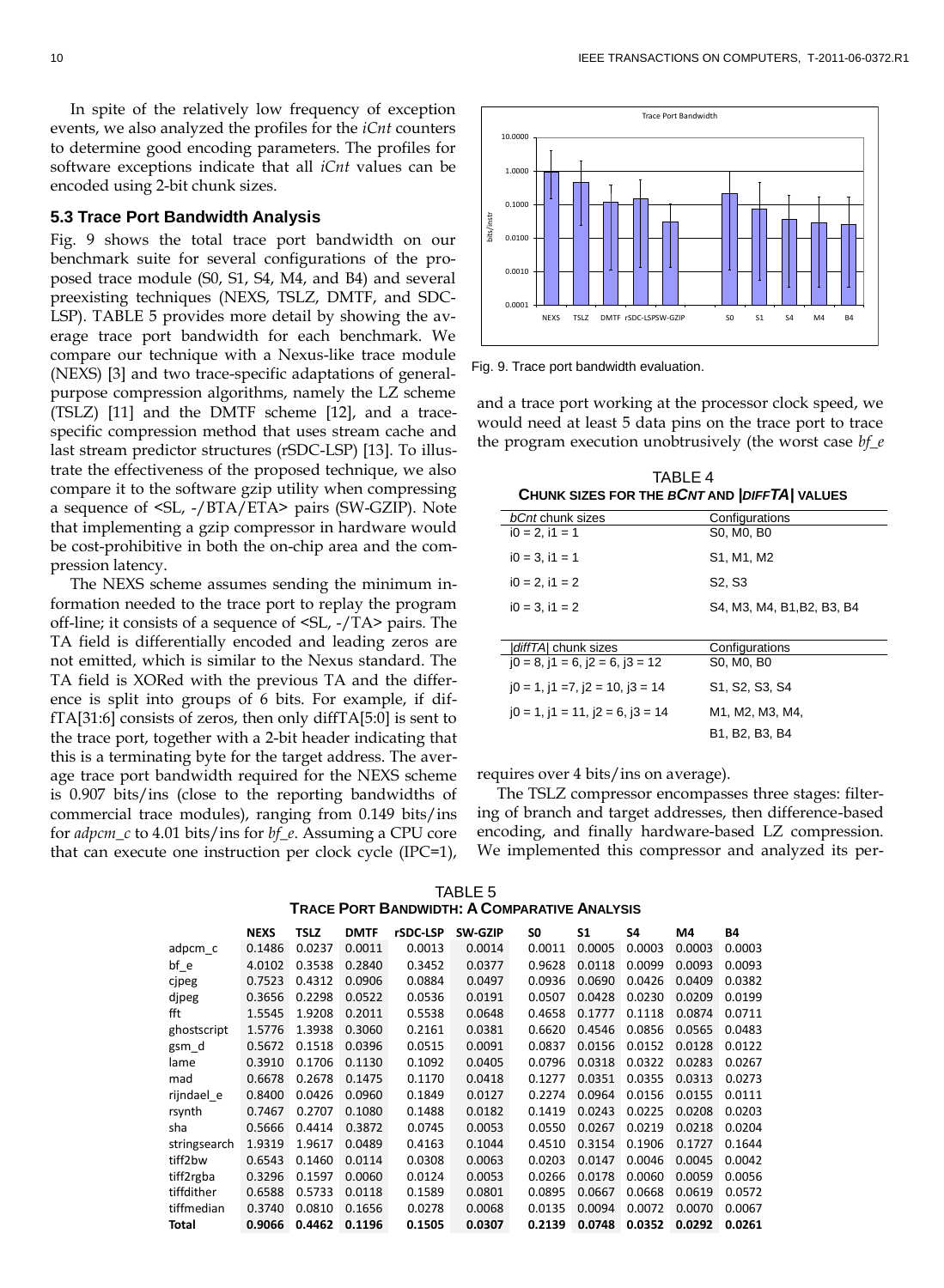formance on our set of benchmarks. TSLZ configured with a sliding window of 256 12-bit entries requires 0.446 bits/ins on the trace port on average (ranging from 0.024 to 1.96 bits/ins). This compressor's complexity is estimated to be 51,678 logic gates [11]. The enhanced DMTF compressor encompasses two stages, each featuring a history table performing the move-to-front transformation. The compressor with a 192-entry first level and a 4-entry second level history table, eDMTF(192,4), requires on average 0.118 bits/ins on the trace port (ranging from 0.001 to 0.306 bits/ins). These two schemes reduce the trace port bandwidth, but they rely on fully-associative search tables that increase the cost of a hardware implementation and the compression latency. In addition, the worst performing benchmarks for TSLZ still require more than a single bit per instruction. Increasing the size of the search tables could alleviate this problem, but at a further increase in hardware complexity. The rSDC-LSP trace compressor with a 128-entry stream cache and a 128-entry last stream predictor requires on average 0.15 bits/ins, at much lower complexity of  $\sim 6,100$  logic gates.

T-raptor demonstrates superior performance with even lower complexity. For example, configuration S1 (256 entries outcome predictor and an 8-entry RAS) requires only 0.0748 bits/ins on average on the trace port, which is a half of the bandwidth required by the rSDC-LSP. Configurations with no target address predictors for indirect branches (S0, M0, B0) perform poorly for all benchmarks with a significant number of indirect branches and are considered here only as border configurations. Our most complex configuration B4 requires only 0.0261 bits/ins on average, ranging from 0.0003 bits/ins (*adpcm\_c*) to 0.16 bits/ins (*stringsearch*). It outperforms eDMTF(192,4) over 4.5 times and rSDC-LSP(128,128) over 5.7 times. We further observe that the compression ratio achieved by the M4 and B4 configurations even outperforms the software gzip utility when compressing a sequence of <SL,TA/-> pairs, which further underscores the strength of the proposed mechanism.

## **5.4 Hardware Complexity and Implementation Issues**

To estimate the size of the proposed trace module, we need to estimate the size of all structures inside the trace module, including the outcome predictor, RAS, iBTB, PIR, BHR, the trace encoder, and the trace output buffer. The estimation of the size of the predictor structures is straightforward. For the iBTB and RAS, we include an enhancement to reduce their complexity. We find that the uppermost 12 bits of the indirect branch targets remain unchanged relative to the previous target in 99.99% of the cases in our benchmarks. Consequently, we can use a last value predictor for the upper 12 bits of the target address and keep only the lower 18 bits in the iBTB and RAS entries (the last two bits are always zero in the ARM architecture). A miss in the last value predictor causes the whole target address to be included in the trace record. This way we reduce the complexity significantly with negligible degradation in the iBTB and RAS prediction hit rates. It should be noted that the number of bits that can



<span id="page-10-0"></span>Fig. 10. Compression Ratio vs. Complexity.

be eliminated from the iBTB target address fields with negligible penalty for the prediction rates depends on the benchmark characteristics. However, we believe that a certain number of upper address bits is likely to stay constant or change infrequently, even with dynamically loaded libraries, object-oriented code, and other modern software techniques.

To determine the size of the trace output buffer, we used a cycle-accurate processor model to find the maximum number of bits in this buffer at any point during benchmark execution. We assume the trace buffer is emptied through the trace port at the rate of a one bit per processor clock cycle. The worst case happens during warmup, when we experience a number of consecutive mispredictions in the *fft* and *ghostscript* benchmarks. For the M4 configuration, we find that a buffer of 79 bits ensures that the processor is never stalled due to tracing and that no trace records are lost; this number is higher for configurations without target address predictors (up to 384 bits).

The estimates for the hardware complexity measured in logic gates are given in [Fig. 10](#page-10-0) and range between 1,771 logic gates for S0 to 6,382 for B4. These estimates confirm our expectations about the relatively small complexity of the proposed trace module compressor structures and support. All T-raptor configurations have much lower complexity than other competitive solutions, except B4, which has approximately same complexity as the rSDC-LSP(128,128).

[Fig. 10](#page-10-0) shows the compression ratio as a function of the complexity for all configurations. It allows us to trade compression ratio for complexity and thus meet design requirements. Clearly, configurations S0, M0, and B0 are not attractive design points. Since they require deeper trace buffers, they are almost as complex as configurations with an 8-entry RAS (S1, M1, B1). If we want to minimize complexity and trace port bandwidth (maximize compression ratio) and both are equally important, configurations S1 and M4 are good options. Similarly, if we value lower complexity more than trace port bandwidth, configuration S1 emerges as a top choice. Finally, if we want to minimize trace port bandwidth and do not worry about additional complexity, then B4 is the top candidate, followed by M4 and S4.

We do not expect the proposed mechanism to increase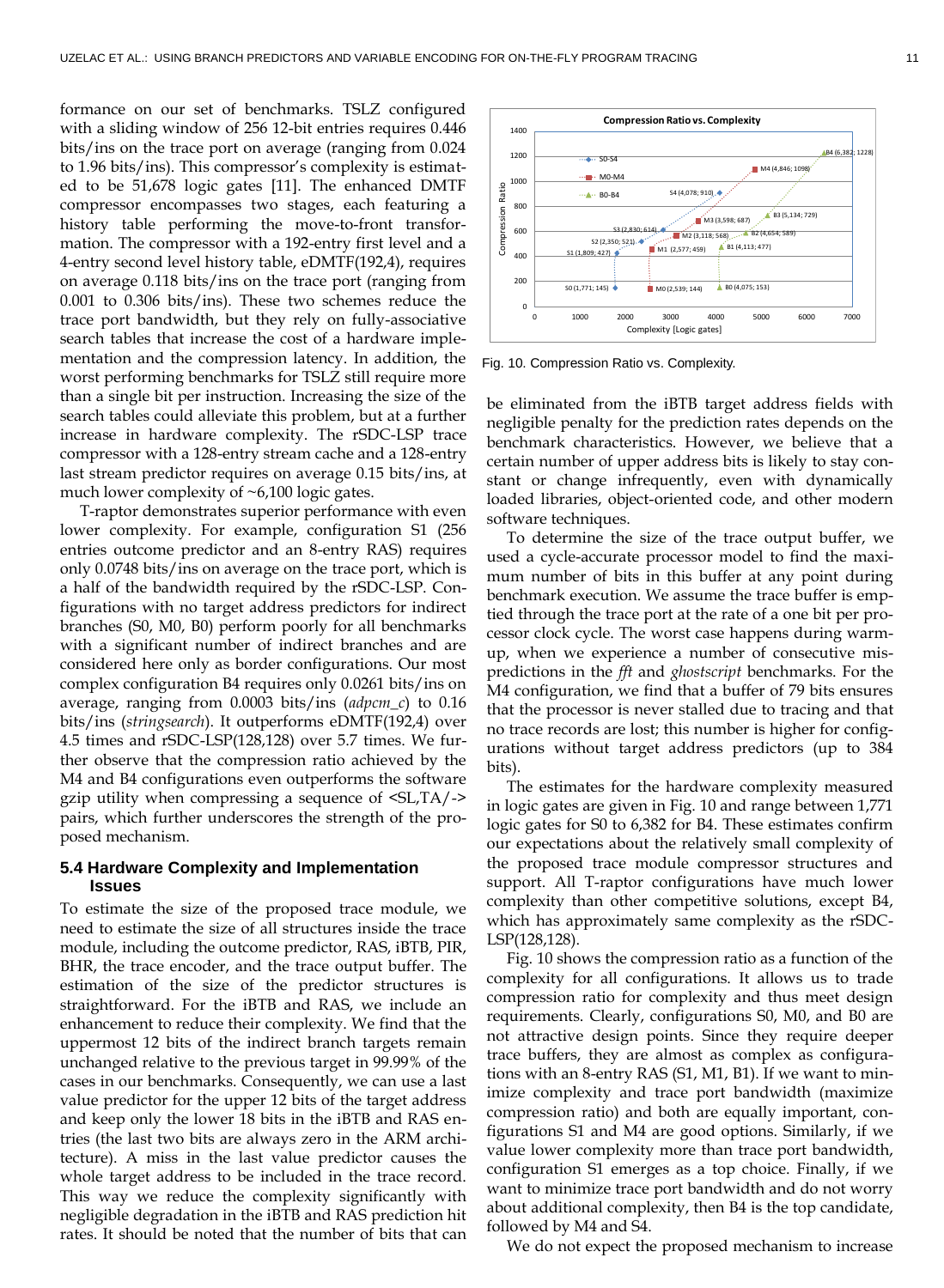the overall energy expenditures caused by tracing. Whereas lookups in the predictor structures result in an additional energy overhead, these structures are relatively small (less than 5 Kgates). In contrast, preexisting solutions rely on large on-chip trace buffers and wide trace ports. Reads and writes into large on-chip buffers and streaming out a large amount of trace data through the trace port are by far the most expensive operations in terms of energy consumed. By dramatically reducing the size of the trace that needs to be streamed out and eliminating the need for large on-chip trace buffers, we expect the proposed method to reduce overall energy expenditures due to tracing activities.

## **6 CONCLUSIONS**

This paper introduces a new low-cost technique for realtime and unobtrusive tracing of program execution in embedded computer systems. The proposed trace module tracks the program execution by maintaining branch predictor-like structures that are updated during program execution akin to regular branch predictors. The debugger maintains a software version of these structures and updates them during program replay using the same policies as in the trace module. The trace module needs to stream out only mispredictions in the predictor structures. Given the generally low misprediction rates of the predictor structures, the number of trace messages that needs to be reported is small, thus dramatically reducing the number of bits that needs to be traced out. We also introduce a highly-effective variable encoding scheme and optimize its parameters to further reduce the number of bits that needs to be streamed out.

Our experimental evaluation explores the design space of the proposed module, considering a range of predictor configurations and variable encoding parameters. For example, we find that a configuration with a 512-entry gshare outcome predictor, an 8-entry RAS, and a 64-entry iBTB requires a trace port bandwidth of only 0.0292 bits per committed instruction, which corresponds to a compression ratio of 1098:1, at a hardware cost of only 4,846 logic gates. This bandwidth represents an over 34-fold improvement over the commercial state-of-the-art and an over 5-fold improvement over the best academic proposals at a much lower hardware cost.

## **ACKNOWLEDGMENT**

The authors would like to thank the anonymous reviewers for their valuable suggestions. This work was supported in part by US National Science Foundation (NSF) grants CNS-0855237, CNS-1217231, and CNS-1217470.

## **REFERENCES**

- [1] G. Tassey, "The Economic Impacts of Inadequate Infrastructure for Software Testing," 2002. [Online]. Available: http://www.rti.org/pubs/software\_testing.pdf.
- [2] K. D. McDonald-Maier and A. B. T. Hopkins, "An awakening thought: Don't let the bug bite while you are embedded," *Embedded Systems Engineering*, vol. 12, pp. 32–33, 2004.
- [3] IEEE-ISTO, "The Nexus 5001 Forum Standard for a Global Embedded Processor Debug Interface," 2003. [Online]. Available: http://www.nexus5001.org/standard.
- [4] IEEE, "IEEE Std 1149.1-1990 IEEE Standard Test Access Port and Boundary-Scan Architecture -Description," 2001. [Online]. Available: http://standards.ieee.org/reading/ieee/std\_public/descript ion/testtech/1149.1-1990\_desc.html.
- [5] ARM, "Embedded Trace Macrocell Architecture Specification," 2007. [Online]. Available: http://infocenter.arm.com/help/topic/com.arm.doc.ihi0014 o/IHI0014O\_etm\_v3\_4\_architecture\_spec.pdf.
- [6] ARM, "CoreSight On-chip Debug and Trace Technology," 2004. [Online]. Available: http://www.arm.com/products/solutions/CoreSight.html.
- [7] MIPS, "MIPS PDtrace Specification," 2009. [Online]. Available: http://www.mips.com/products/productmaterials/processor/mips-architecture/.
- [8] Tensilica, "Non-intrusive Real-Time Trace Debug," 2009. [Online]. Available: http://www.tensilica.com/products/hw-sw-dev-tools/forsoftware-developers/real-time-trace-3.htm.
- [9] W. Orme, "Debug and Trace for Multicore SoCs," 2008. [Online]. Available: http://www.arm.com/files/pdf/CoresightWhitepaper.pdf.
- [10] V. Uzelac and A. Milenković, "Hardware-based data value and address trace filtering techniques," in *Proceedings of the 2010 international conference on Compilers, architectures and synthesis for embedded systems*, New York, NY, USA, 2010, pp. 117–126.
- [11] C.-F. Kao, S.-M. Huang, and I.-J. Huang, "A Hardware Approach to Real-Time Program Trace Compression for Embedded Processors," *IEEE Transactions on Circuits and Systems*, vol. 54, pp. 530–543, 2007.
- [12] V. Uzelac and A. Milenkovic, "A Real-Time Program Trace Compressor Utilizing Double Move-to-Front Method," in *Proceedings of the 46th Annual Design Automation Conference*, San Francisco, CA, 2009, pp. 738–743.
- [13] A. Milenkovic, V. Uzelac, M. Milenkovic, and M. Burtscher, "Caches and Predictors for Real-Time, Unobtrusive, and Cost-Effective Program Tracing in Embedded Systems," *IEEE Transactions on Computers*, vol. 60, no. 7, pp. 992–1005, 2011.
- [14] M. R. Guthaus, J. S. Ringenberg, D. Ernst, T. M. Austin, T. Mudge, and R. B. Brown, "MiBench: A free, commercially representative embedded benchmark suite," in *Proceedings of the 4th Annual Workshop on Workload Characterization*, 2001, pp. 3–14.
- [15] ARM, "Architecture and Implementation of the ARM® CortexTM-A8 Microprocessor," 2005. [Online]. Available: http://www.arm.com/pdfs/TigerWhitepaperFinal.pdf.
- [16] T. Austin, E. Larson, and D. Ernst, "SimpleScalar: An Infrastructure for Computer System Modeling," *IEEE Computer*, vol. 35, pp. 59–67, 2002.
- [17] C. H. Perleberg and A. J. Smith, "Branch Target Buffer Design and Optimization," *IEEE Trans. Comput.*, vol. 42, pp. 396–412, 1993.
- [18] K. Driesen and U. Hölze, "Accurate indirect branch prediction," *SIGARCH Comput. Archit. News*, vol. 26, pp. 167–178,